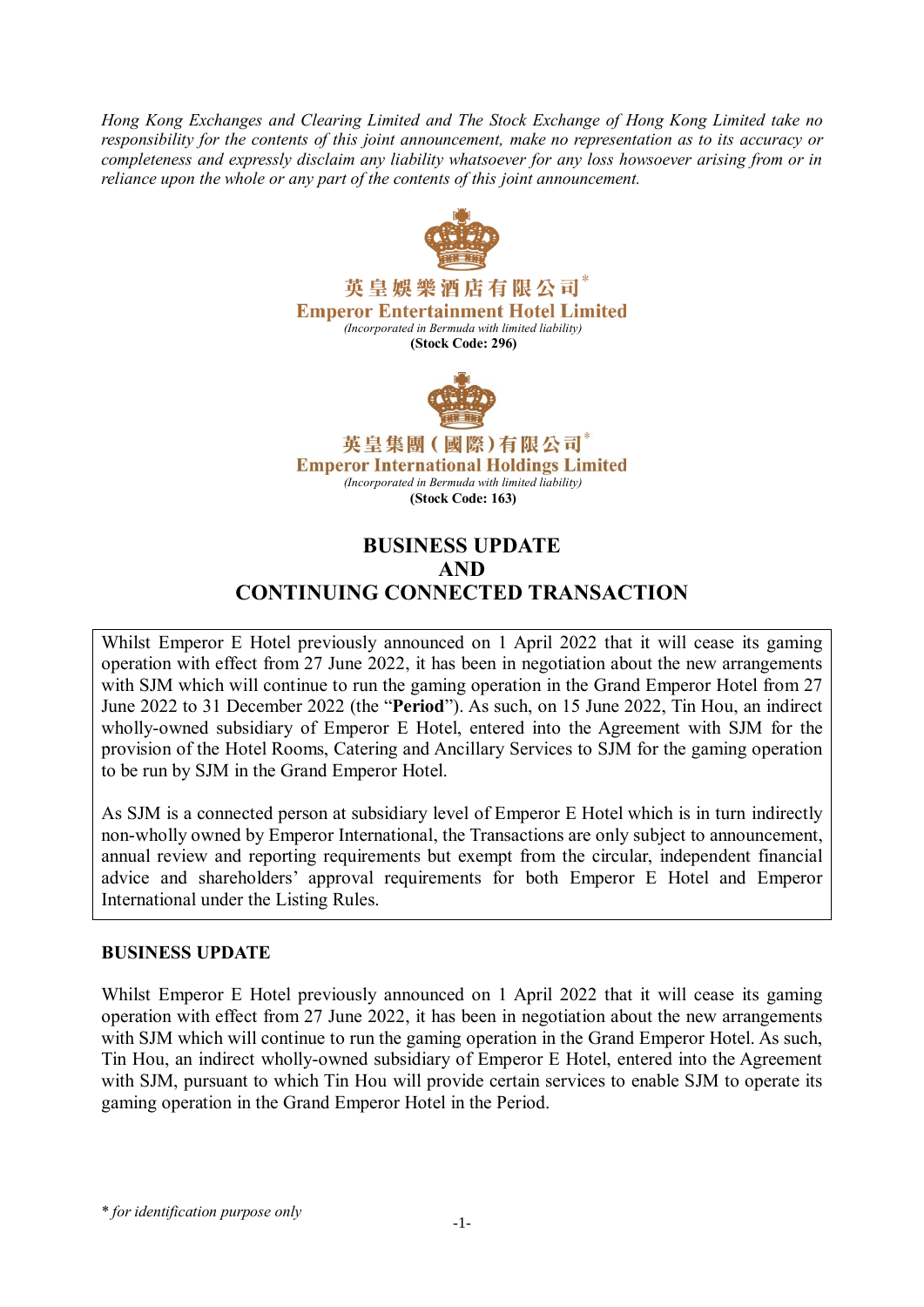## **THE AGREEMENT**

On 15 June 2022, Tin Hou entered into the Agreement with SJM for the provision of the Hotel Rooms, Catering and Ancillary Services to SJM in the Grand Emperor Hotel in the Period and agreed to continue providing SJM the space of the Grand Emperor Hotel on a free of charge basis for the gaming operation to be run by SJM.

## **THE CAP FOR THE PERIOD AND THE BASIS OF DETERMINATION**

The Cap of all the fees payable by SJM to the Groups for the provision of the Hotel Rooms, Catering and Ancillary Services under the Agreement is estimated to be not exceeding HK\$21.0 million for the Period.

The Cap is determined with reference to (i) the utility fee being agreed to be reimbursed from SJM pursuant to the Agreement; (ii) the expected Hotel Service Fee to be payable by SJM based on actual consumption and after applying discount pursuant to the fee schedule under the Agreement; and (iii) the expected market situation during the Period.

#### **REASONS FOR AND BENEFITS OF THE TRANSACTIONS**

Emperor E Hotel is an investment holding company and its subsidiaries are principally engaged in provision of hospitality services in Macau and Hong Kong. Emperor E Hotel is an indirect subsidiary owned as to approximately 71.11% by Emperor International. Tin Hou is principally engaged in provision of business consultancy, management and promotion services.

Emperor International is an investment holding company and its subsidiaries are principally engaged in property investments, property development and hospitality in Greater China and overseas.

SJM is a joint stock company "sociedade anónima" incorporated under the laws of Macau and a subsidiary of SJM Holdings Limited which is a company incorporated in Hong Kong, whose shares are listed on the Stock Exchange. SJM is principally engaged in gaming business in Macau and is one of the six concessionaires/ sub-concessionaires licensed to carry on casino operations in Macau.

The directors of both Emperor E Hotel and Emperor International (including their respective INEDs) consider the receipt of the utility fee and the Hotel Service Fee are revenue in nature transactions and in the ordinary and usual course of business of the Groups.

The boards of the directors of both Emperor E Hotel and Emperor International (including their respective INEDs) are of the view that the terms of the Transactions are on normal or better commercial terms, fair and reasonable and in the interests of both Emperor E Hotel and Emperor International and their respective shareholders as a whole.

None of the directors of both Emperor E Hotel and Emperor International has material interest in the Transactions and therefore no director has abstained from voting on the respective board resolutions approving the same.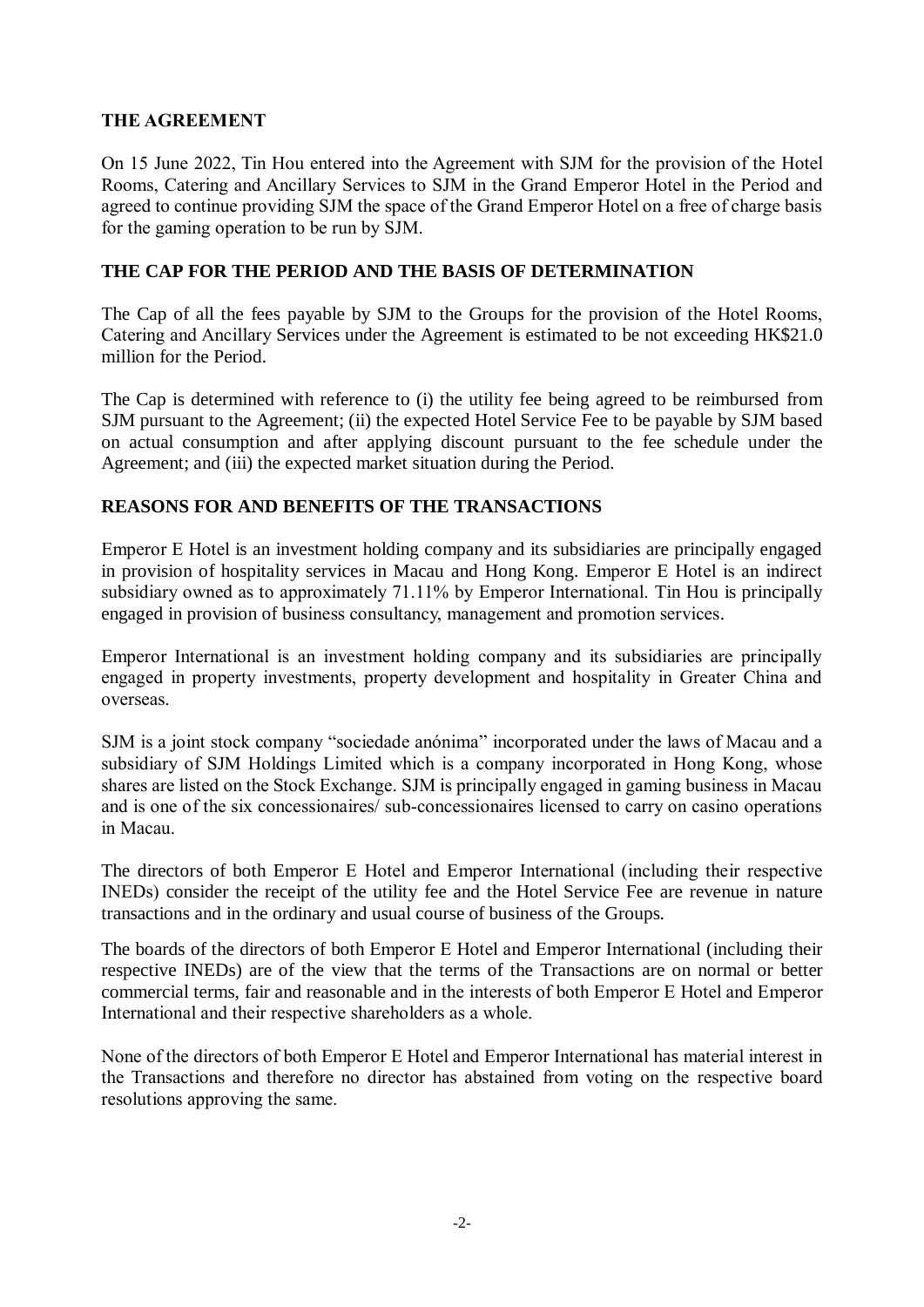## **IMPLICATION OF THE LISTING RULES**

SJM, through its indirect wholly-owned subsidiary, has 19.99% equity interest in Luck United, a company indirectly owned as to 80% by Emperor E Hotel which is in turn indirectly owned as to approximately 71.11% by Emperor International. Thus, SJM is a connected person at subsidiary level of Emperor E Hotel and Emperor International under Chapter 14A of the Listing Rules.

As (i) SJM is a connected person at subsidiary level of Emperor E Hotel and Emperor International; (ii) the directors of both Emperor E Hotel and Emperor International (including their respective INEDs) have approved the Transactions; and (iii) the INEDs of both Emperor E Hotel and Emperor International have confirmed the terms of the Transactions are fair and reasonable and such Transactions are on normal or better commercial terms and in the ordinary and usual course of business of the Groups and in the interests of both Emperor E Hotel and Emperor International and their respective shareholders as a whole, the Transactions, even though one or more applicable percentage ratios (as defined in the Listing Rules) for the Cap exceed 5% for Emperor E Hotel and exceed 1% for Emperor International, the Transactions are only subject to announcement, annual review and reporting requirements under Chapter 14A of the Listing Rules but exempt from the circular, independent financial advice and independent shareholders' approval requirements for both Emperor E Hotel and Emperor International pursuant to Rule 14A.101 of the Listing Rules.

#### **TERMS USED IN THIS JOINT ANNOUNCEMENT**

In this joint announcement, unless the context otherwise requires, capitalised terms used shall have the following meanings:

| "Agreement"                          | the agreement entered into between Tin Hou and SJM dated<br>15 June 2022, regarding the provision of the Hotel Rooms,<br>Catering and Ancillary Services to SJM                                                                                                            |
|--------------------------------------|----------------------------------------------------------------------------------------------------------------------------------------------------------------------------------------------------------------------------------------------------------------------------|
| "Cap"                                | the relevant cap amounts of both Emperor E Hotel and<br>Emperor International for the fees to be received by Tin Hou<br>from SJM for the Period                                                                                                                            |
| "connected person(s)"                | has the same meaning as ascribed to it in the Listing Rules                                                                                                                                                                                                                |
| "Emperor E Hotel"                    | Emperor Entertainment Hotel Limited, an exempted<br>company incorporated in Bermuda with limited liability, the<br>shares of which are listed on the Stock Exchange (Stock<br>Code: 296), which is indirectly owned as to approximately<br>71.11% by Emperor International |
| "Emperor E Hotel Group"              | Emperor E Hotel and its subsidiaries from time to time                                                                                                                                                                                                                     |
| "Emperor International"              | Emperor International Holdings Limited, an exempted<br>company incorporated in Bermuda with limited liability, the<br>shares of which are listed on the Stock Exchange (Stock<br>Code: 163)                                                                                |
| International<br>"Emperor"<br>Group" | Emperor International and its subsidiaries from time to time                                                                                                                                                                                                               |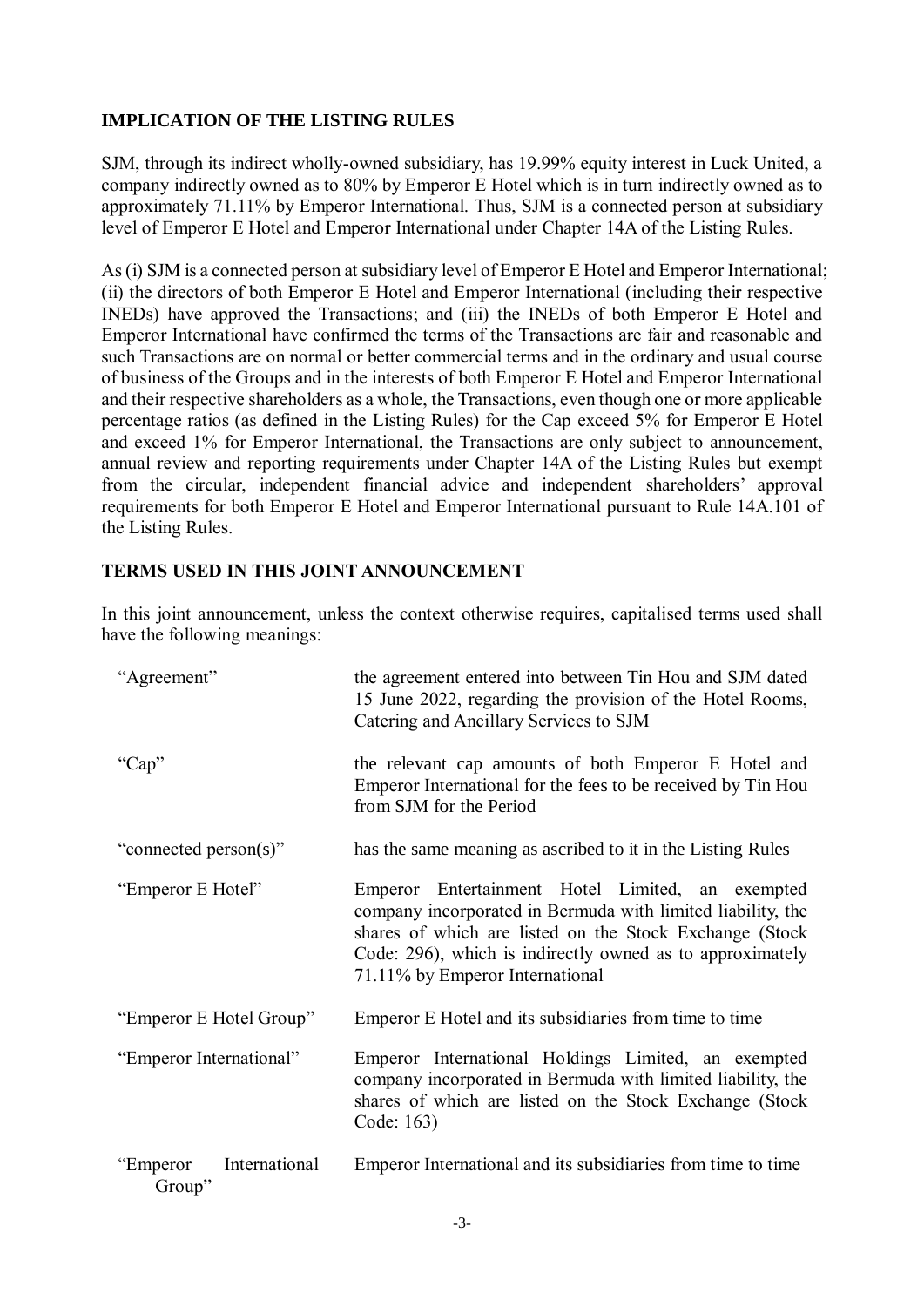| "Grand Emperor Hotel"                             | Grand Emperor Hotel located at No. 288 Avenida<br>Commercial, Macau                                                                                                                                                                         |  |
|---------------------------------------------------|---------------------------------------------------------------------------------------------------------------------------------------------------------------------------------------------------------------------------------------------|--|
| "Groups"                                          | Emperor International Group and Emperor E Hotel Group                                                                                                                                                                                       |  |
| "Hong Kong"                                       | the Hong Kong Special Administrative Region of the<br>People's Republic of China                                                                                                                                                            |  |
| "Hotel Service Fee"                               | the service fee to be charged by Tin Hou for the provision of<br>the Hotel Rooms, Catering and Ancillary Services to SJM<br>pursuant to the Agreement                                                                                       |  |
| "Hotel Rooms, Catering<br>and Ancillary Services" | such services or obligations to be provided or borne by Tin<br>Hou including the provision of hotel rooms, food $&$ beverage<br>and other ancillary services to SJM for the gaming operation<br>to be run by SJM in the Grand Emperor Hotel |  |
| "INEDs"                                           | independent non-executive directors                                                                                                                                                                                                         |  |
| "Listing Rules"                                   | The Rules Governing the Listing of Securities on the Stock<br>Exchange                                                                                                                                                                      |  |
| "Luck United"                                     | Luck United Holdings Limited, a limited company<br>incorporated in the British Virgin Islands and being indirectly<br>owned as to 80% by Emperor E Hotel                                                                                    |  |
| "Macau"                                           | the Macau Special Administrative Region of the People's<br>Republic of China                                                                                                                                                                |  |
| "SJM"                                             | SJM Resorts, S.A., a company incorporated under the laws of<br>Macau                                                                                                                                                                        |  |
| "Stock Exchange"                                  | The Stock Exchange of Hong Kong Limited                                                                                                                                                                                                     |  |
| "Tin Hou"                                         | Tin Hou Limited, a limited company incorporated in Macau<br>and being indirectly wholly-owned by Emperor E Hotel and<br>indirectly non wholly-owned by Emperor International                                                                |  |
| "Transactions"                                    | the transactions contemplated under the Agreement                                                                                                                                                                                           |  |
| "HK\$"                                            | Hong Kong dollars, being the lawful currency of Hong Kong                                                                                                                                                                                   |  |
| $\cdot \cdot \cdot \cdot \cdot$                   | per cent                                                                                                                                                                                                                                    |  |

By order of the board **Emperor Entertainment Hotel Limited Luk Siu Man, Semon** *Chairperson* By order of the board **Emperor International Holdings Limited Luk Siu Man, Semon** *Chairperson*

Hong Kong, 15 June 2022